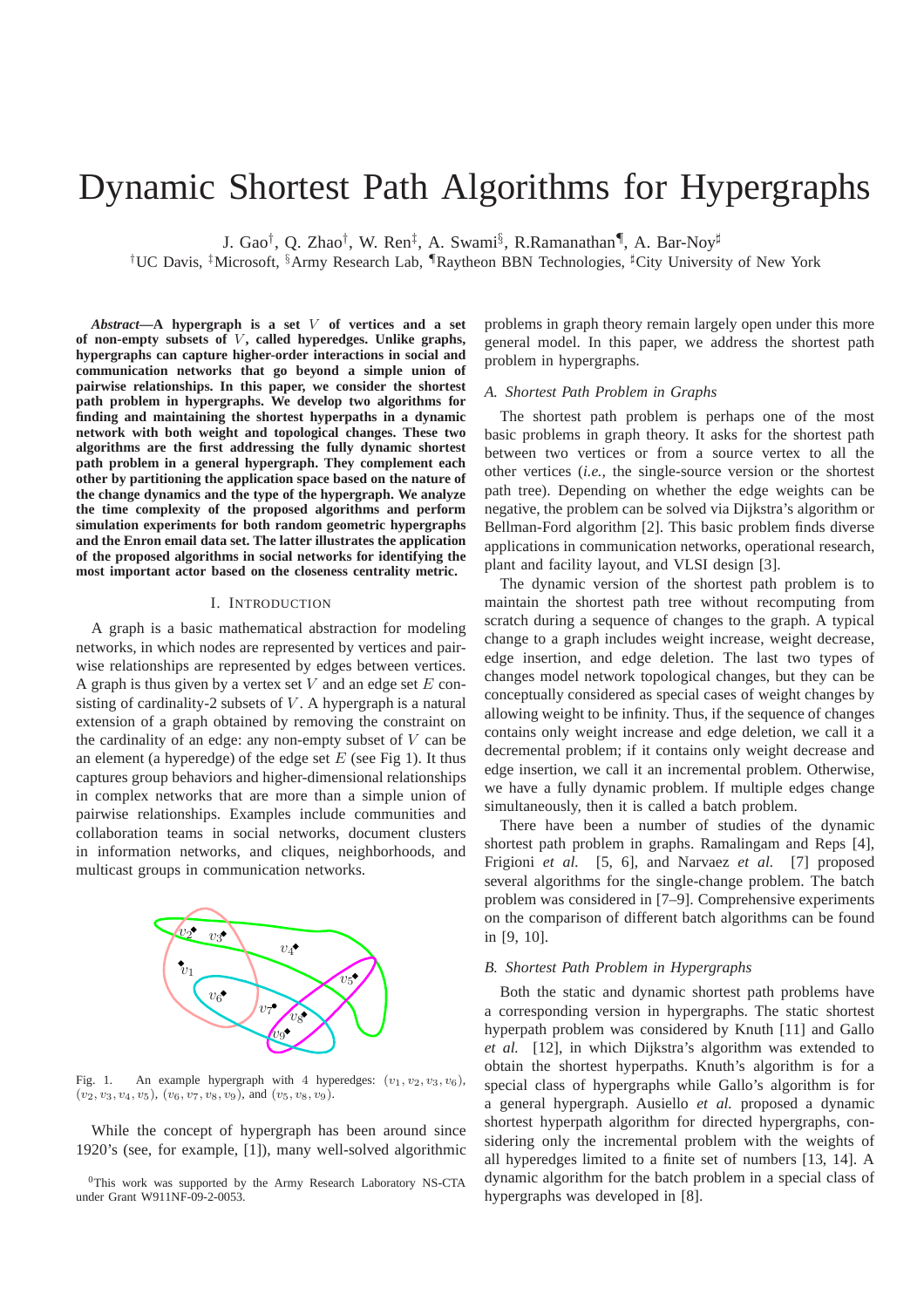| <b>Report Documentation Page</b>                        |                                                                                                                                                                                                                                                                                                                                                                                                                                                                                                                                                                                                                                                                                                                                                                                                                                                                                                                                                                                                                                                                                                               |                              |                                                    |                         | Form Approved<br>OMB No. 0704-0188        |  |
|---------------------------------------------------------|---------------------------------------------------------------------------------------------------------------------------------------------------------------------------------------------------------------------------------------------------------------------------------------------------------------------------------------------------------------------------------------------------------------------------------------------------------------------------------------------------------------------------------------------------------------------------------------------------------------------------------------------------------------------------------------------------------------------------------------------------------------------------------------------------------------------------------------------------------------------------------------------------------------------------------------------------------------------------------------------------------------------------------------------------------------------------------------------------------------|------------------------------|----------------------------------------------------|-------------------------|-------------------------------------------|--|
| does not display a currently valid OMB control number.  | Public reporting burden for the collection of information is estimated to average 1 hour per response, including the time for reviewing instructions, searching existing data sources, gathering and<br>maintaining the data needed, and completing and reviewing the collection of information. Send comments regarding this burden estimate or any other aspect of this collection of information,<br>including suggestions for reducing this burden, to Washington Headquarters Services, Directorate for Information Operations and Reports, 1215 Jefferson Davis Highway, Suite 1204, Arlington<br>VA 22202-4302. Respondents should be aware that notwithstanding any other provision of law, no person shall be subject to a penalty for failing to comply with a collection of information if it                                                                                                                                                                                                                                                                                                      |                              |                                                    |                         |                                           |  |
| 1. REPORT DATE<br>2012                                  |                                                                                                                                                                                                                                                                                                                                                                                                                                                                                                                                                                                                                                                                                                                                                                                                                                                                                                                                                                                                                                                                                                               | 2. REPORT TYPE               |                                                    | <b>3. DATES COVERED</b> | 00-00-2012 to 00-00-2012                  |  |
|                                                         |                                                                                                                                                                                                                                                                                                                                                                                                                                                                                                                                                                                                                                                                                                                                                                                                                                                                                                                                                                                                                                                                                                               |                              |                                                    |                         |                                           |  |
| <b>4. TITLE AND SUBTITLE</b>                            |                                                                                                                                                                                                                                                                                                                                                                                                                                                                                                                                                                                                                                                                                                                                                                                                                                                                                                                                                                                                                                                                                                               |                              | <b>5a. CONTRACT NUMBER</b>                         |                         |                                           |  |
| <b>Dynamic Shortest Path Algorithms for Hypergraphs</b> |                                                                                                                                                                                                                                                                                                                                                                                                                                                                                                                                                                                                                                                                                                                                                                                                                                                                                                                                                                                                                                                                                                               |                              | <b>5b. GRANT NUMBER</b>                            |                         |                                           |  |
|                                                         |                                                                                                                                                                                                                                                                                                                                                                                                                                                                                                                                                                                                                                                                                                                                                                                                                                                                                                                                                                                                                                                                                                               |                              |                                                    |                         | 5c. PROGRAM ELEMENT NUMBER                |  |
| 6. AUTHOR(S)                                            |                                                                                                                                                                                                                                                                                                                                                                                                                                                                                                                                                                                                                                                                                                                                                                                                                                                                                                                                                                                                                                                                                                               |                              |                                                    | 5d. PROJECT NUMBER      |                                           |  |
|                                                         |                                                                                                                                                                                                                                                                                                                                                                                                                                                                                                                                                                                                                                                                                                                                                                                                                                                                                                                                                                                                                                                                                                               | 5e. TASK NUMBER              |                                                    |                         |                                           |  |
|                                                         |                                                                                                                                                                                                                                                                                                                                                                                                                                                                                                                                                                                                                                                                                                                                                                                                                                                                                                                                                                                                                                                                                                               |                              |                                                    | 5f. WORK UNIT NUMBER    |                                           |  |
| 7. PERFORMING ORGANIZATION NAME(S) AND ADDRESS(ES)      | University of California, Davis, One Shields Avenue , Davis, CA, 95616                                                                                                                                                                                                                                                                                                                                                                                                                                                                                                                                                                                                                                                                                                                                                                                                                                                                                                                                                                                                                                        |                              | 8. PERFORMING ORGANIZATION<br><b>REPORT NUMBER</b> |                         |                                           |  |
|                                                         | 9. SPONSORING/MONITORING AGENCY NAME(S) AND ADDRESS(ES)                                                                                                                                                                                                                                                                                                                                                                                                                                                                                                                                                                                                                                                                                                                                                                                                                                                                                                                                                                                                                                                       |                              |                                                    |                         | 10. SPONSOR/MONITOR'S ACRONYM(S)          |  |
|                                                         |                                                                                                                                                                                                                                                                                                                                                                                                                                                                                                                                                                                                                                                                                                                                                                                                                                                                                                                                                                                                                                                                                                               |                              |                                                    | NUMBER(S)               | 11. SPONSOR/MONITOR'S REPORT              |  |
| 12. DISTRIBUTION/AVAILABILITY STATEMENT                 | Approved for public release; distribution unlimited                                                                                                                                                                                                                                                                                                                                                                                                                                                                                                                                                                                                                                                                                                                                                                                                                                                                                                                                                                                                                                                           |                              |                                                    |                         |                                           |  |
| <b>13. SUPPLEMENTARY NOTES</b>                          |                                                                                                                                                                                                                                                                                                                                                                                                                                                                                                                                                                                                                                                                                                                                                                                                                                                                                                                                                                                                                                                                                                               |                              |                                                    |                         |                                           |  |
| 14. ABSTRACT                                            | A hypergraph is a set V of vertices and a set of non-empty subsets of V, called hyperedges. Unlike graphs<br>hypergraphs can capture higher-order interactions in social and communication networks that go beyond<br>a simple union of pairwise relationships. In this paper, we consider the shortest path problem in<br>hypergraphs. We develop two algorithms for finding and maintaining the shortest hyperpaths in a<br>dynamic network with both weight and topological changes. These two algorithms are the first addressing<br>the fully dynamic shortest path problem in a general hypergraph. They complement each other by<br>partitioning the application space based on the nature of the change dynamics and the type of the<br>hypergraph. We analyze the time complexity of the proposed algorithms and perform simulation<br>experiments for both random geometric hypergraphs and the Enron email data set. The latter illustrates<br>the application of the proposed algorithms in social networks for identifying the most important actor<br>based on the closeness centrality metric. |                              |                                                    |                         |                                           |  |
| <b>15. SUBJECT TERMS</b>                                |                                                                                                                                                                                                                                                                                                                                                                                                                                                                                                                                                                                                                                                                                                                                                                                                                                                                                                                                                                                                                                                                                                               |                              |                                                    |                         |                                           |  |
| 16. SECURITY CLASSIFICATION OF:                         |                                                                                                                                                                                                                                                                                                                                                                                                                                                                                                                                                                                                                                                                                                                                                                                                                                                                                                                                                                                                                                                                                                               |                              | 17. LIMITATION OF<br><b>ABSTRACT</b>               | 18. NUMBER<br>OF PAGES  | 19a. NAME OF<br><b>RESPONSIBLE PERSON</b> |  |
| a. REPORT<br>unclassified                               | b. ABSTRACT<br>unclassified                                                                                                                                                                                                                                                                                                                                                                                                                                                                                                                                                                                                                                                                                                                                                                                                                                                                                                                                                                                                                                                                                   | c. THIS PAGE<br>unclassified | Same as<br><b>Report (SAR)</b>                     | 11                      |                                           |  |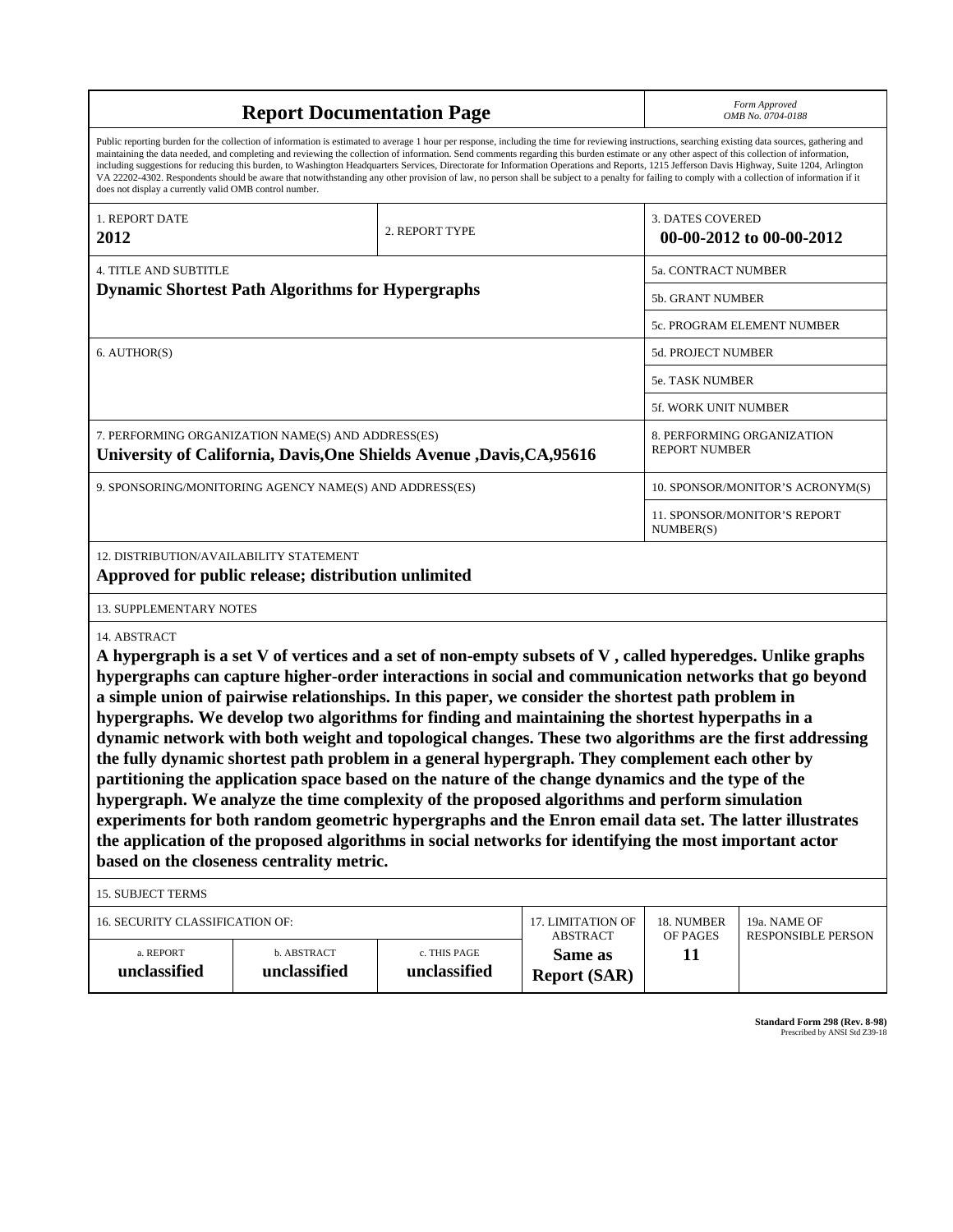With the exception of the above few studies, the shortest hyperpath problem remains largely unexplored. To the best of our knowledge, no algorithms exist for the fully dynamic problem in a general hypergraph.

In this paper, we develop two fully dynamic shortest path algorithms for general hypergraphs. These two algorithms complement each other, with each preferred in different types of hypergraphs and dynamics.

Referred to as the HyperEdge based Dynamic Shortest Path algorithm (HE-DSP), the first algorithm is an extension of the dynamic Dijkstra's algorithm for graphs to hypergraphs (parallel to Gallo's extension of the static Dijkstra's algorithm to hypergraphs in [12]). The extension of the dynamic Dijkstra's algorithm to hypergraphs is more involved than that of the static Dijkstra's algorithm. This is due to the loss of the tree structure (in the original graph sense) in the collection of the shortest hyperpaths from a source to all other vertices. Since the dynamic Dijkstra's algorithm relies on the tree structure to update the shortest paths after an incremental change (weight increase or edge deletion), special care needs to be given when extending it to hypergraphs.

The second algorithm is rooted in the idea of Dimension Reduction and is referred to as DR-DSP. The basic idea is to reduce the problem to finding the shortest path in the underlying graph of the hypergraph. The underlying graph of a hypergraph has the same vertex set and has an edge between two vertices if and only if there is at least one hyperedge containing these two vertices in the original hypergraph. The weight of an edge in the underlying graph is defined as the minimum weight among all hyperedges containing the two vertices of this edge. The shortest hyperpath in the hypergraph can thus be obtained from the shortest path in the underlying graph by substituting each edge along the shortest path with the hyperedge that lent its weight to this edge. The correctness and advantage of this algorithm are readily seen: the definition of weight in the underlying graph captures the minimum cost offered by all hyperedges in choosing a path between two vertices, thus ensuring the correctness of the algorithm; the reduction of a hypergraph to its underlying graph removes many hyperedges from consideration when finding the shortest path, leading to efficiency and agility to dynamic changes.

HE-DSP is more efficient in hypergraphs that are densely connected through high-dimensional hyperedges and for network dynamics where changes often occur to hyperedges that are not on the current shortest hyperpaths. DR-DSP has lower complexity when hyperedge changes often lead to changes in the shortest hyperpaths. This is usually the case in networks where hyperedges in the shortest hyperpaths are more prone to changes due to attacks, frequent use, or higher priority in maintenance and upgrade. Furthermore, DR-DSP leads to an alternative algorithm for solving the static shortest hyperpath problem when the dynamic problem degenerates to the static problem. It has the same complexity as Gallo's algorithm for a general hypergraph and lower complexity for simplicial complexes (a special class of hypergraphs whose hyperedge set is closed under the subset operation). We also point out that both proposed algorithms apply to directed hypergraphs with minor modifications in their implementation details.

A detailed time complexity analysis of these two algorithms is provided to demonstrate their performance in the worstcase change scenario. Using a random geometric hypergraph model and a real data set of a social network (Enron email data set), we study the average performance of these two algorithms in different scenarios and demonstrate the partition of the application space between these two algorithms. In the experiment with Enron email data set, the proposed algorithms successfully identified the most important actor in this social network using the closeness centrality metric.

## *C. Applications*

Shortest path computations on hypergraphs can be applied to communication as well as social networks. An example application in wireless communications, in particular, for multihop wireless networks, is in *opportunistic routing* schemes such as ExOR [15], GeRaF [16], and MORE[17]. In such schemes, any receiver of a packet is eligible to forward the packet. Receivers typically execute a protocol amongst themselves to decide who should forward it. This naturally leads to a hypergraph model where a node and its neighbors form a hyperedge. The cost of each hyperedge can be defined based on the cardinality of the hyperedge to capture the success rate of forwarding (lower the cardinality, lesser the chance that at least one of the nodes successfully receives the packet) and the associated overhead (higher the cardinality, higher the energy consumption and the overhead in choosing the forwarding node). A shortest hyperpath from the source to the destination is thus a better route than merely the traditional shortest path. And as the network topology changes, a dynamic algorithm is required to maintain the shortest hyperpath.

In social networks, information (results, event reports, opinions, rumors, *etc.*) propagates through diverse communication means including direct links (e.g., gestures, optical, satcom, regular phone call), social media (e.g., Facebook, Twitter, blogs), mailing lists, and newsgroups. Such a network may be modeled as a hypergraph with the weight of a hyperedge reflecting the cost, credibility, and/or delay for disseminating information among all vertice of this hyperedge. In particular, the weight of a hyperedge can capture the unique effect on the information after it passes through a group of people. For instance, a result can be discussed by overlapping blog collaboration networks as it spreads, and often the discussion yields a better result than if it only spreads through individuals. The minimum cost information passing in social networks can thus be modelled as a shortest hyperpath problem.

Another potential application is that of finding the most important actor in a social network. Under a graph model of social networks, the relative importance of a vertex can be measured by its betweenness and closeness centrality indices. The former is defined based on the number of shortest paths that pass through this vertex, and the latter, the total weight of the shortest paths from this vertex to all the other vertices [18]. In a social network exhibiting hyper-relationships, between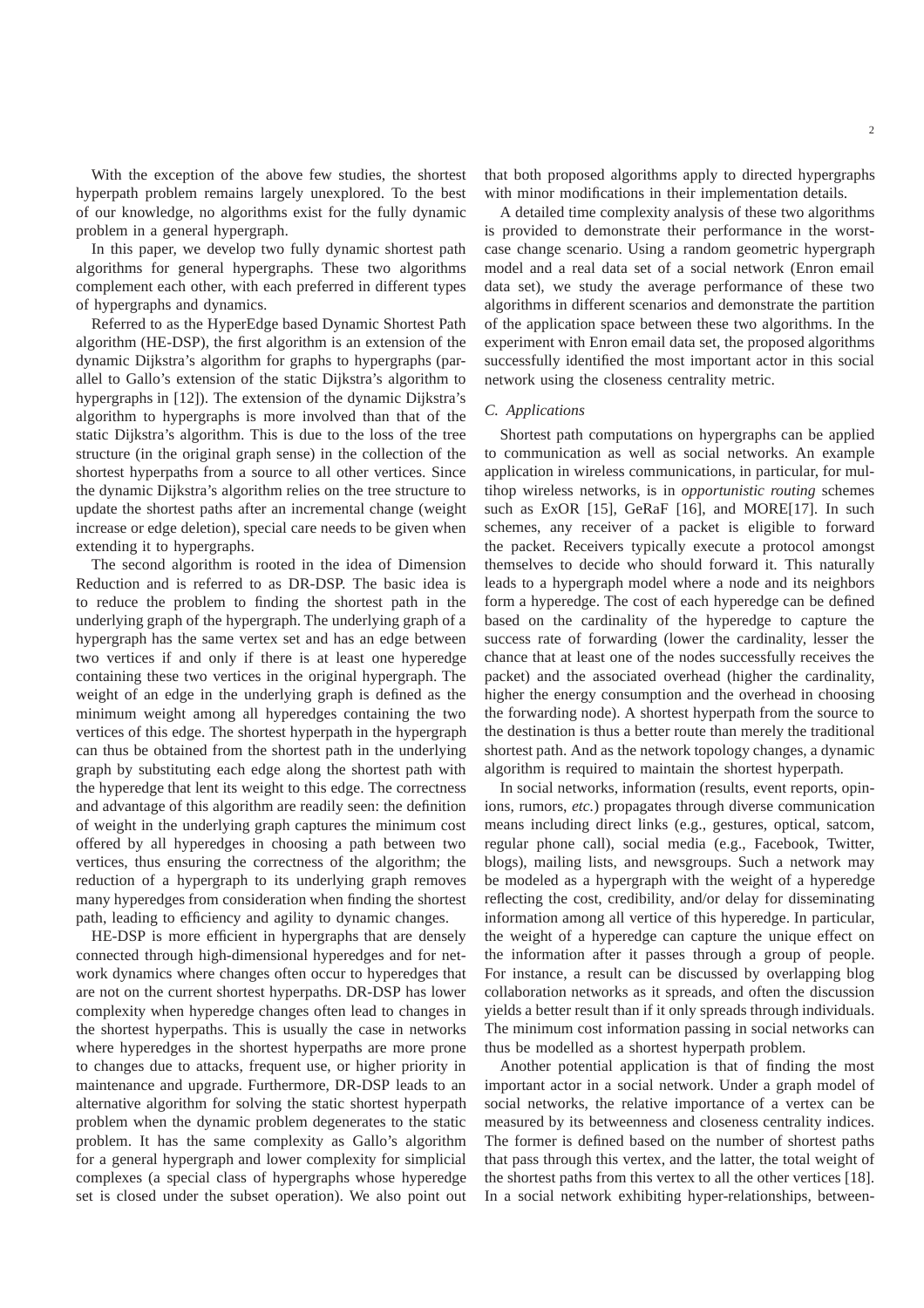ness and closeness centrality, based on the shortest hyperpaths, would be better indicators of the relative importance of each actor. In Sec. VII, we apply the proposed shortest hyperpath algorithms to the Enron email data set. We propose a weight function that leads to the successful identification of the CEO of Enron as the most important actor under the closeness centrality metric. The distance of each person in the data set to the CEO along the resulting shortest hyperpaths closely reflects the position of the person within the company.

## II. BACKGROUND ON DYNAMIC SHORTEST PATH ALGORITHMS FOR GRAPHS

In this section, we present the basic ideas of the dynamic shortest path algorithms developed for graphs in [5]. Some basic techniques in updating and maintaining the shortest path tree will be borrowed in later sections when we develop dynamic shortest hyperpath algorithms.

#### *A. Dynamic Shortest Path Problem*

A change  $\delta$  on a graph  $G = (V, E)$  corresponds to one edge modification. There are four types of changes: weight increase, weight decrease, edge insertion, and edge deletion. Weight increase and edge deletion can be similarly treated (with small differences in the required data structures which will be omitted for simplicity), so can weight decrease and edge insertion. The dynamic algorithms are thus presented only for weight increase and weight decrease.

Given a graph  $G$ , a source node  $s$ , and a sequence of changes  $C = \{\delta_1, \delta_2, \dots, \delta_l\}$  on G, the dynamic shortest path problem is to find the shortest paths from s to all nodes in each new graph after change  $\delta_i$ .

In the following,  $D[v]$  denotes the distance of a vertex v to the source s,  $P[v]$  the parent of v in the shortest path tree. A vertex v is called an affected vertex if  $D[v]$  or  $P[v]$  or both change in the new shortest path tree. An edge is called an affected edge if it contains an affected vertex.

## *B. Weight Decrease*

Consider that the weight of edge  $(\check{u}, \check{v})$  decreases to  $w_{new}$ . Without loss of generality, assume that  $D[\check{u}] \leq D[\check{v}]$ . It is not difficult to see that  $\check{u}$  will not be affected by this change. The dynamic algorithm starts with determining whether  $\check{v}$  will be affected by simply checking the inequality

$$
D[\check{u}] + w_{new} < D[\check{v}].\tag{1}
$$

If the inequality does not hold, then this edge with the decreased weight does not provide a shorter path for  $\check{v}$ ; the algorithm ends and the shortest path tree remains unchanged. If the inequality holds, then  $\check{v}$  is affected; its new shortest path from s must go through edge  $(\check{u}, \check{v})$  and  $D[\check{v}]$  reduces to

 $D[\check{u}] + w_{new}$ . We put  $\check{v}$  in a priority queue<sup>1</sup> Q, and the rest of the procedure is similar to Dijkstra's algorithm: dequeue the node  $z$  with the minimum distance from  $Q$ , update the distances of its neighbors, update Q by inserting the new affected vertices among the neighbors to Q and update the ranks of others based on the updated distances. The procedure iterates until Q is empty. A pseudo code presentation of the basic steps is given below.

**Graph: Weight Decrease**( $\check{u}, \check{v}, w_{new}$ ). **Step0 (Update the graph)**  $w(\check{u}, \check{v}) \leftarrow w_{new}$ **Step1** (Determine the affected vertex in  $(\check{u}, \check{v})$ ) 2  $x \leftarrow \operatorname{argmin}_{q \in \{\check{u}, \check{v}\}} \{D[q]\}; y \leftarrow \operatorname{argmax}_{q \in \{\check{u}, \check{v}\}} \{D[q]\}$ 3 **if**  $D[x] + w_{new} < D[y]$  do 4  $D[y] \leftarrow D[x] + w_{new}; P[y] \leftarrow x$ 5 Enqueue $(Q, \langle y, D[y]\rangle)$ 6 **end Step2 (Iteratively update all affected vertices)** 7 **while** NonEmpty (Q) **do** 8  $\langle z, D[z] \rangle \leftarrow \text{Dequeue}(Q)$ 9 **for each**  $v \in V$  s.t.  $(z, v) \in E$ 10 **if**  $D[v] > D[z] + w(z, v)$  **then** 11  $D[v] \leftarrow D(z) + w(z, v); P[v] \leftarrow z$ 12 Enqueue or Update $(Q, \langle v, D[v]\rangle)$ 

13 **end**; **end**; **end**

#### *C. Weight Increase*

Consider that the weight of edge  $(\check{u}, \check{v})$  increases to  $w_{new}$ . Again, assume that  $D[\check{u}] \leq D[\check{v}]$ . If  $(\check{u}, \check{v})$  is not an edge in the shortest path tree, then none of the vertices will be affected, the shortest path tree remain unchanged. Otherwise, the descendants, and only the descendants of this edge in the shortest path tree may be affected. For these vertices, some of them will have increased distances, some of them will go through an alternative path with the same distance (but changed parent), while the rest will not be affected. In order to classify the vertices into these three categories, we introduce the coloring idea in Frigioni's algorithm [5]:

- **(1)** v is colored white if neither  $D[v]$  nor  $P[v]$  needs to be changed.
- **(2)** v is colored *pink* if  $P[v]$  needs to be changed but  $D[v]$ remains the same.
- **(3)** v is colored *red* if  $D[v]$  increases.

It is not difficult to see that if a vertex  $v$  is white or pink, all its descendants in the shortest path tree are white; if  $v$ is red, all its descendants are either red or pink. Therefore the coloring procedure is clear: we first determine whether  $\check{v}$  is pink or red by checking whether there is an alternative

 $<sup>1</sup>A$  priority queue is an abstract data type with the following access protocol:</sup> only the highest-priority element can be accessed. Basic operations of a priority queue include Enqueue (add a new item to the queue), Dequeue (remove the item with the highest priority and return this item), Update (change the priority of one item in the queue), and Peek (obtain the value of the item with the highest priority). Standard implementations of a priority queue with different time complexities include array, link list, Binary heap, and Fibonacci heap [19].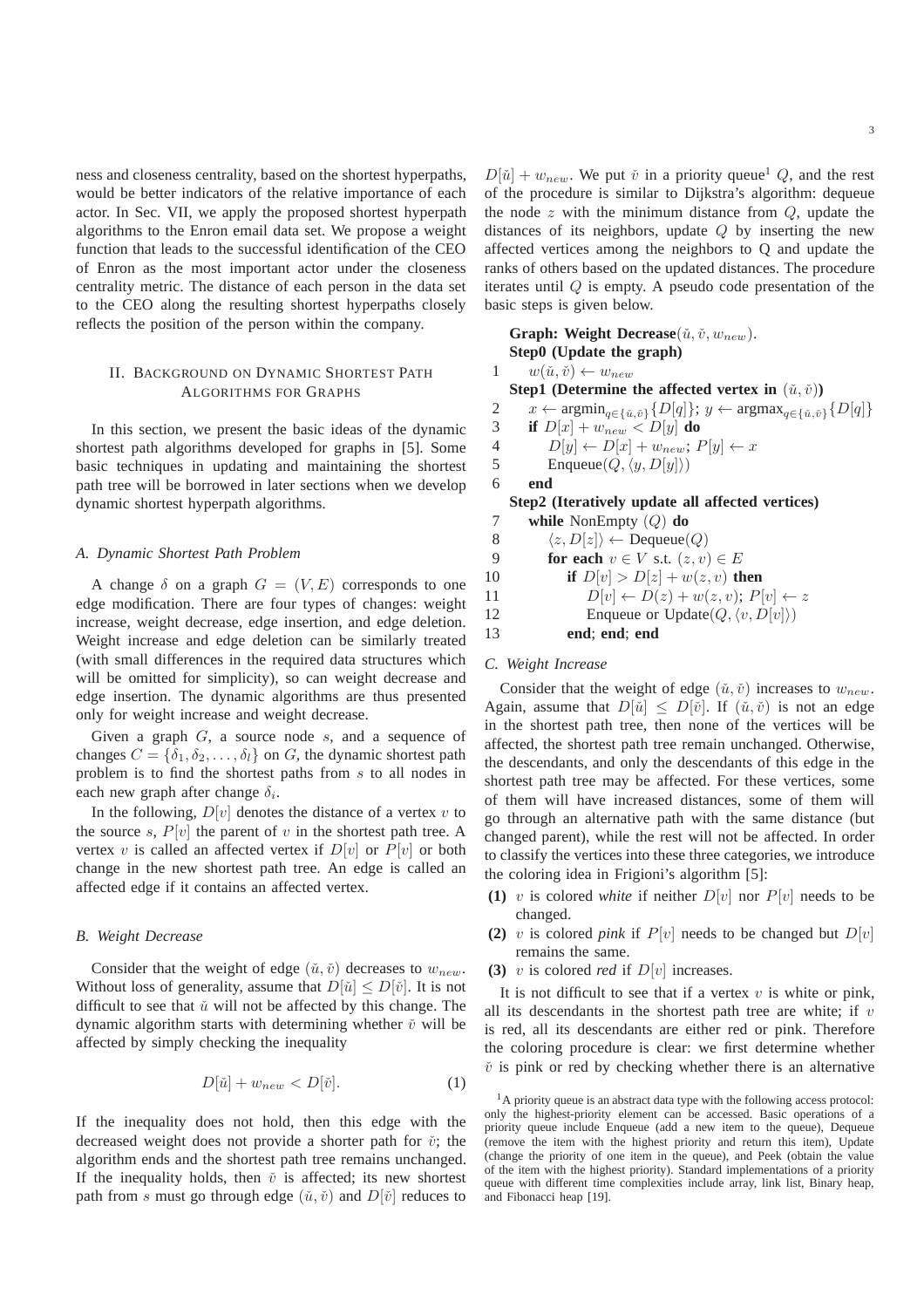shortest path with the same distance for  $\check{v}$  (note that  $\check{v}$  cannot be white due to the weight change of edge  $(\check{u}, \check{v})$  that is on its current shortest path); if such a path exists, then we color  $\check{v}$  pink and the algorithm ends, otherwise we color it red and put all its children in a priority queue  $M$ . The procedure then iterates for each vertex in M according to an increasing order of the vertex distances.

After the coloring process, we only need to deal with the red vertices. For each red vertex  $z$ , we initialize its distance with the distance of the shortest path through one of its non-red neighbors and put  $z$  in another priority queue  $Q$  (if no nonred neighbor exists, we initialize it with  $\infty$ ). After this, the procedure is similar to Step 2 in the Graph: Weight Decrease algorithm: at each iteration, we extract the vertex at the top of  $Q$  and update its neighbors and  $Q$  until  $Q$  is empty.

**Graph: Weight Increase** $(\check{u}, \check{v}, w_{new})$ . **Step0 (Update the graph)** 1  $w(\check{u}, \check{v}) \leftarrow w_{new}$ **Step1** (Determine the affected vertex in  $(\check{u}, \check{v})$ ) 2  $x \leftarrow \operatorname{argmin}_{q \in \{\tilde{u}, \tilde{v}\}} \{D[q]\}$ 3  $y \leftarrow \argmax_{q \in \{\tilde{u}, \tilde{v}\}} \{D[q]\}$ 4 **if**  $P[y] = x$  **then** 5 Enqueue $(M, \langle y, D[y]\rangle)$ **Step 2 (Coloring Process)** 6 **while** NonEmpty(M) 7  $\langle z, D[z] \rangle \leftarrow \text{Dequeue}(M)$ 8 **if**  $\exists$  nonred  $q \in V$  s.t.  $D[q] + w(q, z) = D[z]$ 9 **then** z is pink 10 **else** z is red; Enqueue(M, all z's children) 11 **end**; **end Step3.a (Initialize the distance vector for red vertices)** 12 **for each** red vertex z **do** 13 **if** z has no nonred neighbor 14 **then**  $D[z] \leftarrow +\infty$ ;  $P[z] \leftarrow$  Null 15 **else** 16 let u be the *best nonred neighbor* of z 17  $D[z] \leftarrow D[u] + w(u, z); P[z] \leftarrow u$ 18 Enqueue $(Q, \langle z, D[z]\rangle)$ 19 **end**; **end**; **end**

## **Step3.b: Step2 of Graph: Weight Decrease**

The worst-case time complexity for one edge change (either weight decreasing or increasing) is  $O(|\delta| \log |\delta| + ||\delta||)$ , where  $|\delta|$  denotes the number of affected vertices and  $\|\delta\|$  the total number of both affected vertices and affected edges.

## III. DYNAMIC SHORTEST HYPERPATH PROBLEM

We introduce some basic concepts of hypergraph [1] and define the static and the dynamic shortest hyperpath problems. Some basic properties of the shortest hyperpaths are established and will be used in developing the dynamic algorithms in subsequent sections.

## *A. Hypergraph and Hyperpath*

Let  $V$  be a finite set and  $E$  a family of subsets of  $V$ . If for all elements  $e_i \in E$ , the following conditions are satisfied:

$$
e_i \neq \emptyset, \qquad \cup_{e_i \in E} e_i = V,
$$

then the couple  $H = (V, E)$  is called a *(undirected) hypergraph*. Each element  $v \in V$  is called a *vertex* and each element e ∈ E a *hyperedge*.

A *weighted undirected hypergraph* is a triple  $H = (V, E, w)$ with  $w : E \to \{R^+ \cup \{0\}\}\$  being a nonnegative weight function defined for each hyperedge in E.

In a hypergraph, a hyperpath is defined as follows.

*Definition 1:* A *hyperpath* between two vertices u and v is a sequence of hyperedges  $\{e_0, e_1, \ldots, e_m\}$  such that  $u \in e_0$ ,  $v \in e_m$ , and  $e_i \cap e_{i+1} \neq \emptyset$  for  $i = 0, ..., m - 1$ . A hyperpath is *simple* if non-adjacent hyperedges in the path are nonoverlapping, *i.e.*,  $e_i \cap e_j = \emptyset, \forall j \neq i, i \pm 1$ .

Let  $L_e = \{e_0, \ldots, e_m\}$  be a hyperpath in a weighted hypergraph  $H$ . We define the weight of  $L_e$  as:

$$
w(L_e) = \sum_{i=0}^{m} w(e_i).
$$

## *B. Shortest Hyperpath and Relationship Tree*

Given two vertices  $u$  and  $v$ , a natural question is to find the shortest hyperpath (in terms of the path weight) from  $u$ to v. Since the weight function is nonnegative, it suffices to consider only simple hyperpaths. If the shortest hyperpath is not simple, we can always generate a simple hyperpath without increasing the weight by deleting all the hyperedges between two overlapping non-adjacent hyperedges.

The dynamic shortest hyperpath problem can be similarly defined for a sequence  $C = \{\delta_1, \delta_2, \ldots, \delta_l\}$  of hyperedge changes. Hyperedge changes have the same four types as edge changes in a graph: weight increase, weight decrease, hyperedge insertion, and hyperedge deletion. Similarly, weight increase and hyperedge deletion will be treated together, so are weight decrease and hyperedge insertion.

In this paper, we consider the single-source shortest hyperpath problem: find the shortest hyperpaths from a given source s to all other vertices. The presentation of the paper focuses on undirected hypergraphs. However, the two proposed dynamic algorithms apply to directed hypergraphs with minor modifications in their implementation details.

Below, we establish a basic property of shortest hyperpaths. *Lemma 1:* Let  $L = \{e_1, e_2, \ldots, e_l\}$  be a shortest hyperpath from  $s \in e_1$  to  $z \in e_i$ . Then for any vertex  $v \in e_i \cap e_{i+1}$ , the hyperpath  $L_v = \{e_1, e_2, \ldots, e_i\}$  is a shortest hyperpath from s to v. Furthermore, for any two vertices  $u, v \in e_i \cap e_{i+1}$  (if there exist at least two vertices in  $e_i \cap e_{i+1}$ ,  $D[u] = D[v]$ .

*Proof:* We will prove by contradiction. Assume that  $L_v = \{e_1, e_2, \ldots, e_i\}$  is not a shortest hyperpath for v. Then there exists a different hyperpath  $L'_v = \{e'_1, e'_2, \dots, e'_k\}$ with  $w(L'_v) < w(L_v)$ . Then consider the hyperpath  $L' =$  ${e'_1, e'_2, \ldots, e'_k, e_{i+1}, e_{i+2}, \ldots, e_l},$  we have  $w(L') < w(L)$ which contradicts the fact that  $L$  is a shortest hyperpath to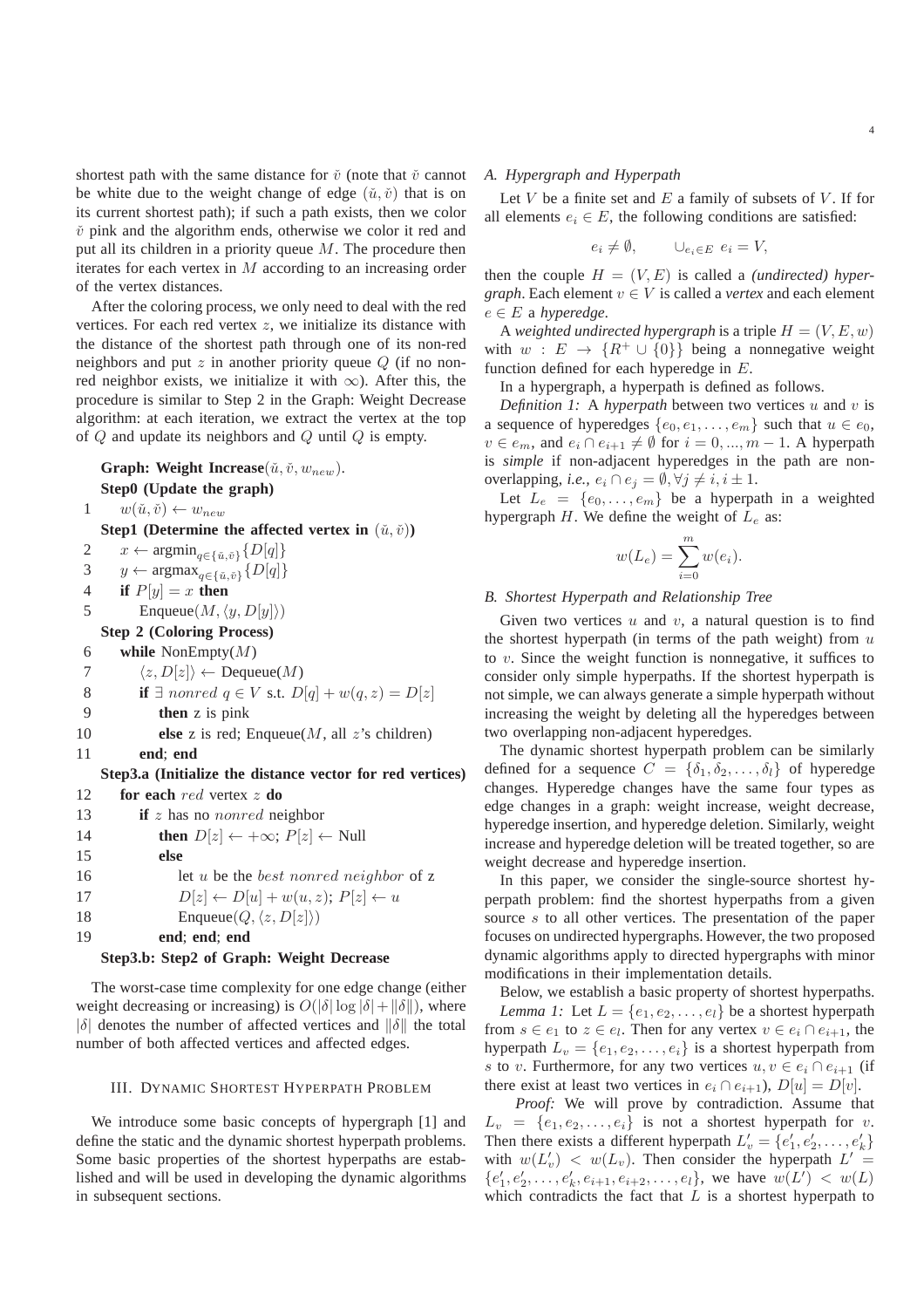z. This completes the proof for the first part of the lemma. Furthermore, for any two nodes  $u, v \in e_i \cap e_{i+1}$ , since  $L_v$  is the shortest hyperpath for both vertices,  $D[v] = w(L_v) = D[u]$ .

Next, we introduce the concept of relationship tree that is needed in the proposed dynamic shortest hyperpath algorithm HE-DSP. Since two adjacent hyperedges in a hyperpath may overlap at more than one vertex, the shortest hyperpaths from s to all other vertices do not generally form a tree in the original graph sense. For the development of the dynamic shortest hyperpath algorithms, we introduce the concept of *relationship tree* to indicate the parent-child relationship along shortest hyperpaths. The concept can be easily explained in the example given in Fig 2. Let  $\{e_1, e_2\}$  be a shortest hyperpath from s to  $v_4$ . By Lemma 1,  $\{e_1\}$  is a shortest hyperpath for both  $v_1$  and  $v_2$ . As illustrated in Fig 2, there are 4 possible relationship trees to indicate the parent-child relationship in these shortest hyperpaths. We will show in Sec. IV that the choice of the relationship tree does not affect the correctness or performance of the proposed algorithm HE-DSP.



Fig. 2. Hyperpaths and the associated relationship trees.

Similar notations are used for dynamic shortest hyperpath algorithms:  $D[v]$  denotes the distance of a vertex v to the source s on the shortest hyperpath,  $P[v]$  the parent of v in the chosen relationship tree associated with the shortest hyperpaths. A new notation is  $E[v]$ , the hyperedge containing  $v$  and  $P[v]$  on the shortest hyperpath (*i.e.*, the hyperedge that leads to v from  $P[v]$  on the shortest hyperpath). When it is necessary to distinguish the shortest distance before and after a weight change,  $d[v]$  denotes the shortest distance before the change,  $d'[v]$  the shortest distance after the change, and  $D[v]$  the actual value stored in the data structure during the execution of the algorithm.

## IV. HYPEREDGE BASED DYNAMIC SHORTEST PATH ALGORITHM

In this section, we propose HE-DSP. It is an extension of the dynamic Dijkstra's algorithm to hypergraphs. The extension is more complex than Gallo's extension of the static Dijkstra's algorithm, since the dynamic Dijkstra's algorithm relies on the tree structure of the shortest paths, a structure no longer there for the shortest hyperpaths.

## *A. Hyperedge Weight Decrease*

Consider that the weight of a hyperedge  $\check{e}$  decreases to  $w_{new}$ . Similar to the case for graphs, we know that the vertex  $x \in \check{e}$  with  $D[x] = \min_{v \in \check{e}} \{D[v]\}$  will not be affected. We then check weather the other vertices in  $\check{e}$  are affected by checking the inequality given in (1), and put all the affected vertices into a priority queue Q. The rest of the procedure is similar to that for graphs, only when we update the distance of a vertex, we check all the hyperedges that contain this vertex.

**HE-DSP:** Weight Decrease( $\check{e}$ ,  $w_{new}$ ). **Step0 (Update the hypergraph)** 1  $w(\check{e}) \leftarrow w_{new}$ **Step1 (Determine the affected vertices in** e**)** 2  $x \leftarrow \operatorname{argmin}_{v \in \breve{e}} \{D[v]\}$ 3 **for each**  $v \in \check{e}$  such that  $D[x] + w_{new} < D[v]$  **do** 4  $D[v] \leftarrow D[x] + w_{new}; P[v] \leftarrow x; E[v] \leftarrow \check{e}$ <br>5 Enqueue $(O, \langle v, D[v] \rangle)$ Enqueue $(Q, \langle v, D[v]\rangle)$ 6 **end Step2 (Iteratively enqueue and update affected vertices)** 7 **while** NonEmpty (Q) **do** 8  $\langle z, D[z] \rangle \leftarrow \text{Dequeue}(Q)$ 9 **for each**  $e \in E$  s.t.  $z \in e$ 10 **for each**  $v \in e$ 11 **if**  $D[v] > D[z] + w(e)$  **then** 

12 
$$
D[v] \leftarrow D(z) + w(e); P[v] \leftarrow z; E[v] \leftarrow e
$$

13 Enqueue or Update $(Q, \langle v, D[v]\rangle)$ 

14 **end**; **end**; **end**; **end**

*Theorem 1:* If before the weight decrease,  $D[v] = d[v]$ ,  $E[v]$  and  $P[v]$  are correct for all  $v \in V$ , then after the weight decrease,  $D[v] = d'[v]$  and  $E[v]$  and  $P[v]$  are correctly updated.

*Proof:* See Appendix A.

## *B. Hyperedge Weight Increase*

The coloring process in the graph case relies on the tree structure of the shortest paths, which is no longer present in the shortest hyperpaths. Our solution is to use a relationship tree for the coloring process, and we prove the correctness of this approach regardless of the choice of the relationship tree.

Consider that the weight of a hyperedge  $\check{e}$  increases to  $w_{new}$ . First, we redefine the color of a vertex  $v$  based on the chosen relationship tree.

- (1) v is colored white if  $d'[v] = d[v]$  while keeping the current  $P[v]$  and  $E[v]$ .
- (2) v is colored *pink* if  $d'[v] = d[v]$ , but only possible through a new  $P[v]$  or  $E[v]$  or both.
- (3) v is colored *red* if  $d'[v] < d[v]$ .

With the above modified definitions of colors, the same coloring process as in the graph case can be carried out using a relationship tree. The algorithm is given below.

**HE-DSP:** Weight Increase( $\check{e}$ ,  $w_{new}$ ). **Step0 (Update the hypergraph)**

$$
1 \t w(\check{e}) \leftarrow w_{new}
$$
  
Step1 (Determine the affected vertices in *e*)

г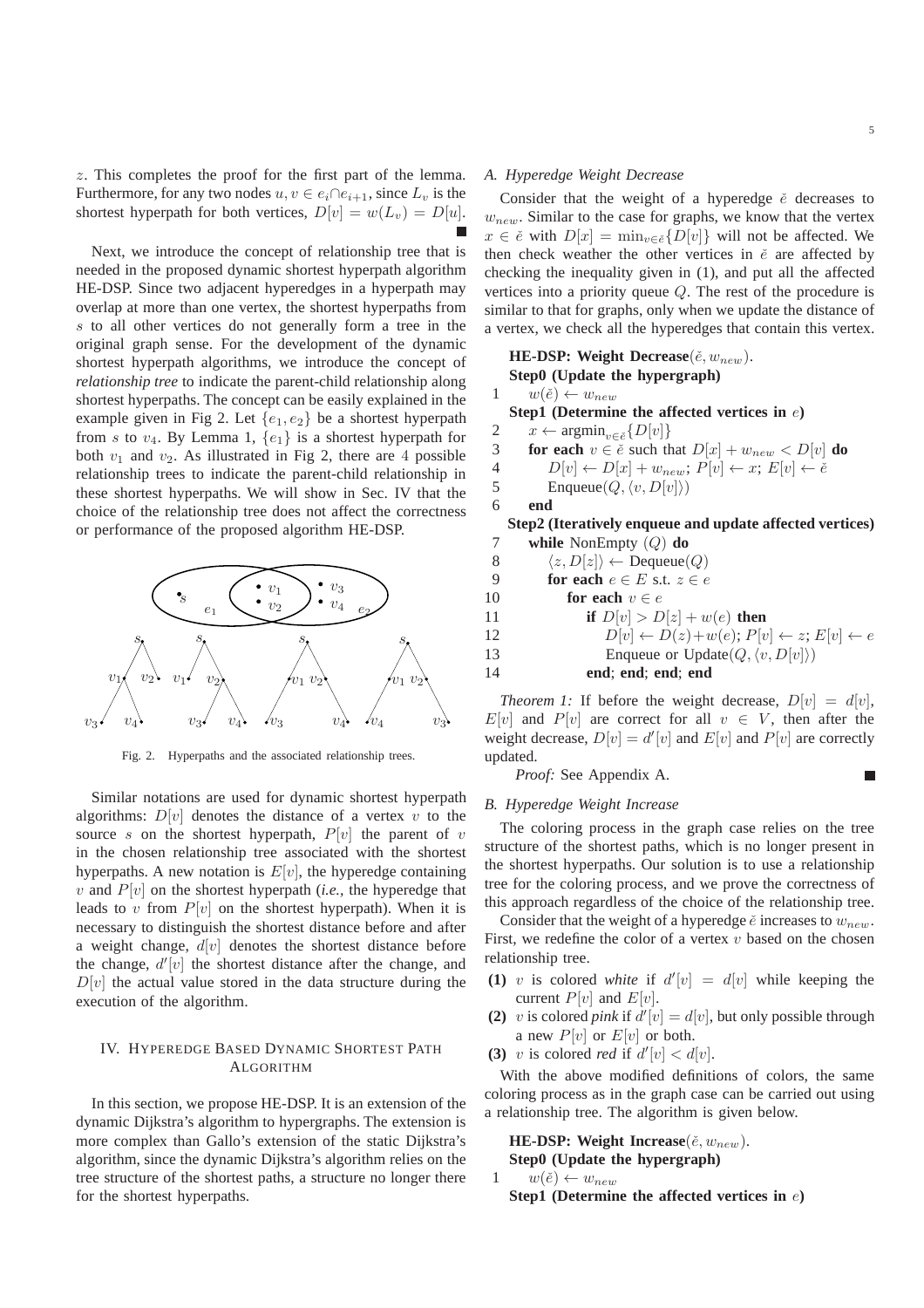2 **for each**  $v \in \check{e}$  s.t.  $E[v] = \check{e}$  **do** 

3 Enqueue $(M, \langle v, D[v]\rangle)$ 

**Step2 (Coloring process)**

4 **while** NonEmpty(M)

- 5  $\langle z, D[z] \rangle \leftarrow \text{Dequeue}(M)$
- 6 **if**  $\exists$  nonred  $q \in V$  s.t.  $\exists e \in E$  with  $q, z \in e$  and  $D[q] + w(e) = D[z]$
- 7 **then** z is pink;  $P[z] = q$ ;  $E[z] = e$ ;
- 8 **else** z is red; Enqueue(M, all z's children)

```
9 end; end
```
**Step3.a (Initialize the distance vector for red vertices)** 10 **for each** red vertex z **do**

- 11 **if** z has no nonred neighbor
- 12 **then**  $D[z] \leftarrow +\infty$ ;  $P[z] \leftarrow$  Null 13 **else** 14 let u be the best nonred neighbor of z 15  $E[z] \leftarrow \operatorname{argmin}_{e \in E, e \ni u,z} \{w(e)\};$ <br>16  $D[z] \leftarrow D[u] + w(E[z])$ ;  $P[z] \leftarrow$  $D[z] \leftarrow D[u] + w(E[z])$ ;  $P[z] \leftarrow u$ ;
- 17 Enqueue $(Q, \langle z, D[z]\rangle)$

18 **end**; **end**; **end**

## **Step3.b: Step2 of HE-DSP: Weight Decrease**

The theorem below states the correctness of the algorithm. *Theorem 2:* If before the weight increase,  $D[v] = d[v]$ ,  $E[v]$  and  $P[v]$  are correct for all  $v \in V$ , then after the weight increase,  $D[v] = d'[v]$  and also  $E[v]$  and  $P[v]$  are correctly updated.

*Proof:* See Appendix B.

## V. DIMENSION REDUCTION BASED DYNAMIC SHORTEST PATH ALGORITHM

In this section, we propose DR-DSP. When the dynamic problem degenerates to the static problem, DR-DSP leads to an alternative algorithm for solving the static shortest hyperpath problem.

## *A. The Static Case: DR-SP*

We first consider the static version of the algorithm (referred to as DR-SP), which captures the basic idea of dimension reduction.

The proposed DR-SP algorithm is based on the following theorem in which we show that for a general hypergraph  $H$ , the weight  $\omega(L^*)$  of the shortest path  $L^*$  of H is equal to the shortest path  $L_G^*$  of a weighted graph G derived from H. Specifically, corresponding to every hyperedge  $e$  in  $H$ ,  $G$ contains a clique defined on the vertices of e.

*Theorem 3:* Let  $H = (V, E, w)$  be a hypergraph, and  $G =$  $(V, E)$  the underlying graph of H where an edge  $\tilde{e} \in E$  if and only if  $\exists e \in E$  such that  $\tilde{e} \subset e$ . For each edge  $\tilde{e}$  in G, its weight  $w_G(\tilde{e})$  is defined as

$$
w_G(\tilde{e}) = \min_{\{e \in E: e \supseteq \tilde{e}\}} w(e). \tag{2}
$$

Let  $L^*$  and  $L_G^*$  be the shortest paths from  $u \in V$  to  $v \in V$  in  $H$  and  $G$ , respectively. Then we have that

$$
w(L^*) = w_G(L_G^*).
$$

*Proof:* First, for each shortest path  $L_G^*$  in  $G$ , we can obtain a corresponding hyperpath  $L$  in  $H$  with the same weight based on (2), therefore we have that

$$
w_G(L_G^*) = w(L) \ge w(L^*).
$$

Then it suffices to show that there exists a path  $L_G$  in  $G$ such that  $w_G(L_G) \leq w(L^*)$ , which implies that  $w_G(L_G^*) \leq$  $w_G(L_G) \leq w(L^*).$ 

Assume that  $L^* = \{e_0, e_1, \ldots, e_{k-1}\}\$  is a shortest hyperedge path from  $v_0$  to  $v_k$  in H where  $v_0 \in e_0$  and  $v_k \in e_{k-1}$ . Let  $v_i \in e_{i-1} \cap e_i$   $(i = 1, 2, ..., k - 1)$  be one of the vertices in the intersection of hyperedges  $e_{i-1}$  and  $e_i$ . Construct a path  $L_G = \{v_0, v_1, ..., v_k\}$  in the graph G. For each edge  $\tilde{e}_i = \{v_i, v_{i+1}\}$   $(i = 0, 1, ..., k-1)$ , since  $\tilde{e}_i \subseteq e_i$ , it follows from (2) that

$$
w_G(\tilde{e}_i) \le w(e_i).
$$

Thus,

L

$$
w_G(L_G) = \sum_{i=0}^{k-1} w_G(\tilde{e}_i) \le \sum_{i=0}^{k-1} w(e_i) = w(L^*),
$$

*i.e.*,  $w_G(L_G) \leq w(L^*).$ 

It follows from Theorem 3 that the shortest path in a general hypergraph can be obtained by applying Dijkstra's algorithm to the underlying graph  $G$  with weights modified as stated in the theorem.

#### *B. The Dynamic Case: DR-DSP*

In the dynamic case, a sequence  $C = \{\delta_1, \delta_2, \ldots, \delta_l\}$  of hyperedge changes in the hypergraph  $H$  results in a sequence of edge changes in the underlying graph  $G$ . For each hyperedge change  $\delta_i$ , DR-DSP first updates the underlying graph G to locate all the changed edges caused by  $\delta_i$ . In the next step, DR-DSP updates the shortest path tree in the underlying graph G.

Consider first the graph update. A change to a hyperedge e only affects those edges in G that are subsets of e, *i.e.,* a hyperedge change is localized in the underlying graph G. Furthermore, since the weight of an edge in  $G$  is the minimum weight of all hyperedges containing it, not all edges in G that are subsets of e will change weight. Based on these observations, we propose a special data structure and procedure for updating the underlying graph  $G$  without regenerating the graph from scratch using Step 1 of DR-SP.

At the initialization stage of the algorithm, a priority queue  $M_{uv}$  for each pair of vertices  $(u, v)$  in the hypergraph is established to store the weights of all hyperedges that contain both  $u$  and  $v$ . When a change occurs to hyperedge  $e$ , all the priority queues  $M_{uv}$  associated with the pair of vertices  $(u, v)$ that are contained in  $e$  are updated with the new weight of  $e$ . Thus, the top of these priority queues always maintain the weight for edge  $(u, v)$  in the underlying graph  $G$  for each  $(u, v)$ . Below is a pseudo code implementation of the proposed procedure.

**Graph Update**( $\check{e}$ ,  $w_{new}$ ).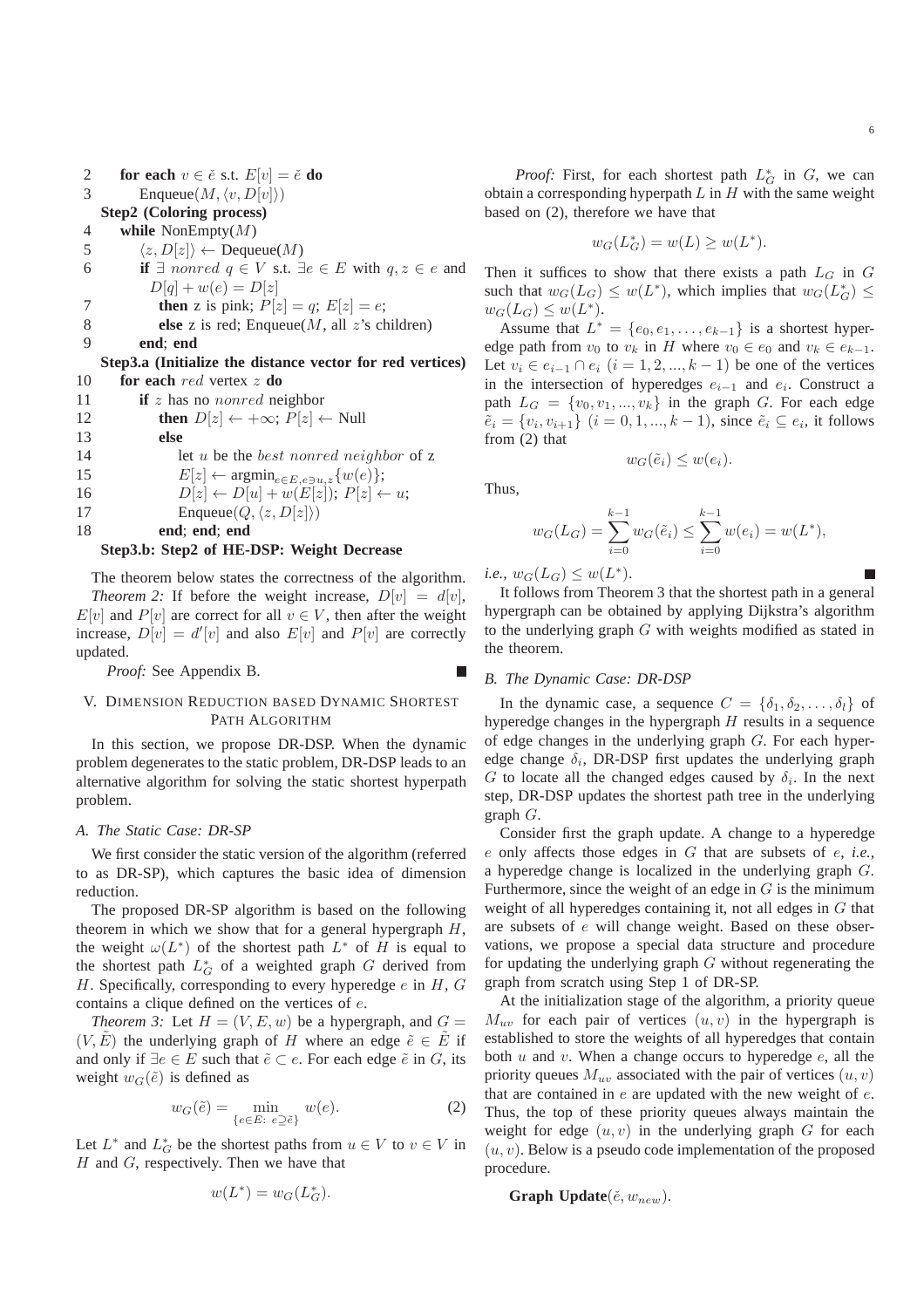```
1 for each u, v \in \check{e}2 Update(M_{uv}, < \check{e}, w_{new} >);
3 w_{uv} \leftarrow \text{Peek}(M_{uv});4 end;
```
After the underlying graph  $G$  is updated, we are now facing a dynamic shortest path problem in a graph. However, since a single hyperedge change can result in multiple edge changes in G, we need to handle a batch problem. While existing batch algorithms and iterative single-change algorithms for graphs can be directly applied here, we show that the batch problem we have at hand has two unique properties that can be exploited to improve the efficiency of the algorithm.

*Property 1:* The edge changes in G caused by a hyperedge change are either all weight decreases or all weight increases.

*Property 2:* All changed edges in G caused by a hyperedge change belong to a clique in G.

## *C. Hyperedge Weight Decrease*

If the weight of hyperedge  $\check{e}$  decreases to  $w_{new}$ , by Theorem 3 and Property 1, there are (possibly) several edgeweight decreases in the underlying graph G. Therefore similar to HE-DSP, there is at least one unaffected node  $x =$  $\operatorname{argmin}_{v \in \check{e}} \{D[v]\}.$  By Property 2, these affected edges are contained in a clique derived from the changed hyperedge; therefore it is sufficient to determine the distance of every node v (other than x) in the original changed hyperedge  $e$ by checking  $D[x] + w_{new} < D[v]$ . And we can initialize the priority queue with those nodes whose weight decreases. After that, the procedure is similar to that in the graph case.

**DR-DSP:** Weight Decrease( $\check{e}$ ,  $w_{new}$ ). **Step0 (Update the hypergraph and** G**)** 1  $w(\check{e}) \leftarrow w_{new}$ 2 **Graph Update** $(\check{e}, w_{new})$ 

**Step1 of HE-DSP: Weight Decrease Step2 of Graph: Weight Decrease**

## *D. Hyperedge Weight Increase*

If the weight of hyperedge  $\check{e}$  increases to  $w_{new}$ , by Theorem 3 and Property 1, there are (possibly) several edge-weight increases in the underlying graph  $G$ . Similar to the singlechange case in graph, there is at least one unaffected node  $x = \operatorname{argmin}_{v \in \tilde{e}} \{D[v]\}.$  Then another node  $v \in \tilde{e}$  is affected only if  $E[v] = e^{\lambda}$ , *i.e.*,  $e^{\lambda}$  is on its shortest hyperpath. We use all such nodes to initialize the priority queue  $M$ . The rest is similar to the procedure of Graph: Weight Increase.

**DR-DSP:** Weight Increase( $\check{e}$ ,  $w_{new}$ ). **Step0 (Update the hypergraph and** G**)** 1  $w(\check{e}) \leftarrow w_{new}$ 2 **Graph Update** $(\check{e}, w_{new})$ 

**Step1 of HE-DSP: Weight Increase Step2 of Graph: Weight Increase Step3.a of Graph: Weight Increase Step3.b of Graph: Weight Increase**

## VI. TIME COMPLEXITY ANALYSIS

We analyze the time complexity of the two proposed dynamic algorithms. We show that for different scenarios, each algorithm has its own advantage. We also consider the static case and show that the static version of DR-DSP has the same complexity as Gallo's algorithm for a general hypergraph and lower complexity for a simplicial complex.

## *A. The Static Shortest Hyperpath Problem*

Given a hypergraph  $H = (V, E, w)$ , let  $n = |V|$  denote the number of vertices in H, and  $\Phi = \sum_{e \in E} |e|^2$  where  $|e|$  is the cardinality of  $e$ . For a simplicial complex, let  $m$  be the number of facets, and d the maximum degree of the facets.

*Theorem 4:* The time complexities of Gallor's algorithm and DR-SP for general hypergraphs and simplicial complexes are as follows.

| Algorithm | General Hypergraph   | Simplicial Complex        |
|-----------|----------------------|---------------------------|
| Gallo     | $O(n \log n + \Phi)$ | $O(n \log n + d^2 2^d m)$ |
| DR-SP     | $O(n \log n + \Phi)$ | $O(n \log n + d2^d m)$    |

*Proof:* The time complexity of DR-SP mainly comes from Steps 1 and 2. Step 2 is essentially applying Dijkstra's algorithm to a graph with *n* vertices and  $\tilde{m}$  edges where  $\tilde{m}$  is the number of edges in the underlying graph  $G$ . The running time is thus  $O(n \log n + \tilde{m})$ . An implementation of Step 1 is to obtain the edge weight  $w_G(\tilde{e})$  based on (2). Therefore the time complexity for Step 1 is  $O(\sum_{e \in E} |e|^2)$ , *i.e.*,  $O(\Phi)$ . With  $m$  upper bounded by  $\Phi$  (since for each  $e \in E$ , there are at most  $|e|(|e|-1)/2$  edges in G, we arrive at the total time complexity of DRSP.

For Gallo's Algorithm, similar to Dijkstra's algorithm, the time complexity is mainly in updating the neighbors of the non-fixed vertex z with the minimal distance  $D[z]$ . For each  $z$ , the algorithm scans all the hyperedges containing  $z$ . For each pair of vertices  $(u, v) \in e$ , e is scanned twice. Therefore the total number of such operations is  $\Phi = \sum_{e \in E} |e|^2$ . Also, extracting  $z$  from the priority queue implemented by a fibonacci heap takes  $O(\log n)$  time. The total time complexity of Gallo's algorithm thus follows.

For a simplicial complex,  $\Phi = O(d^2 2^d m)$ , the complexity of Gallo's algorithm thus follows. For DR-SP, exploiting the property that the edge set is closed under the subset operation in a simplicial complex, we can use a top-down scheme in Step 1 of DR-SP to calculate the weight  $w_G(s)$  inductively with respect to the dimension of a facet as follows:

$$
w_G(s) = \min\{w(s), \{w_G(s')| \mid s' \supset s \text{ and } \dim[s'] = i+1\}\},\
$$

where  $w_G(s') = w(s')$  for the facet s'. The time complexity for Step 1 can then be improved. Because each  $i$ –dimensional face is associated with  $d - i$  comparisons. Thus, the running time of Step 1 for each d-dimensional facet is given by

$$
\sum_{i=1}^{d-1} \binom{d+1}{i+1} (d-i) = O(d2^d).
$$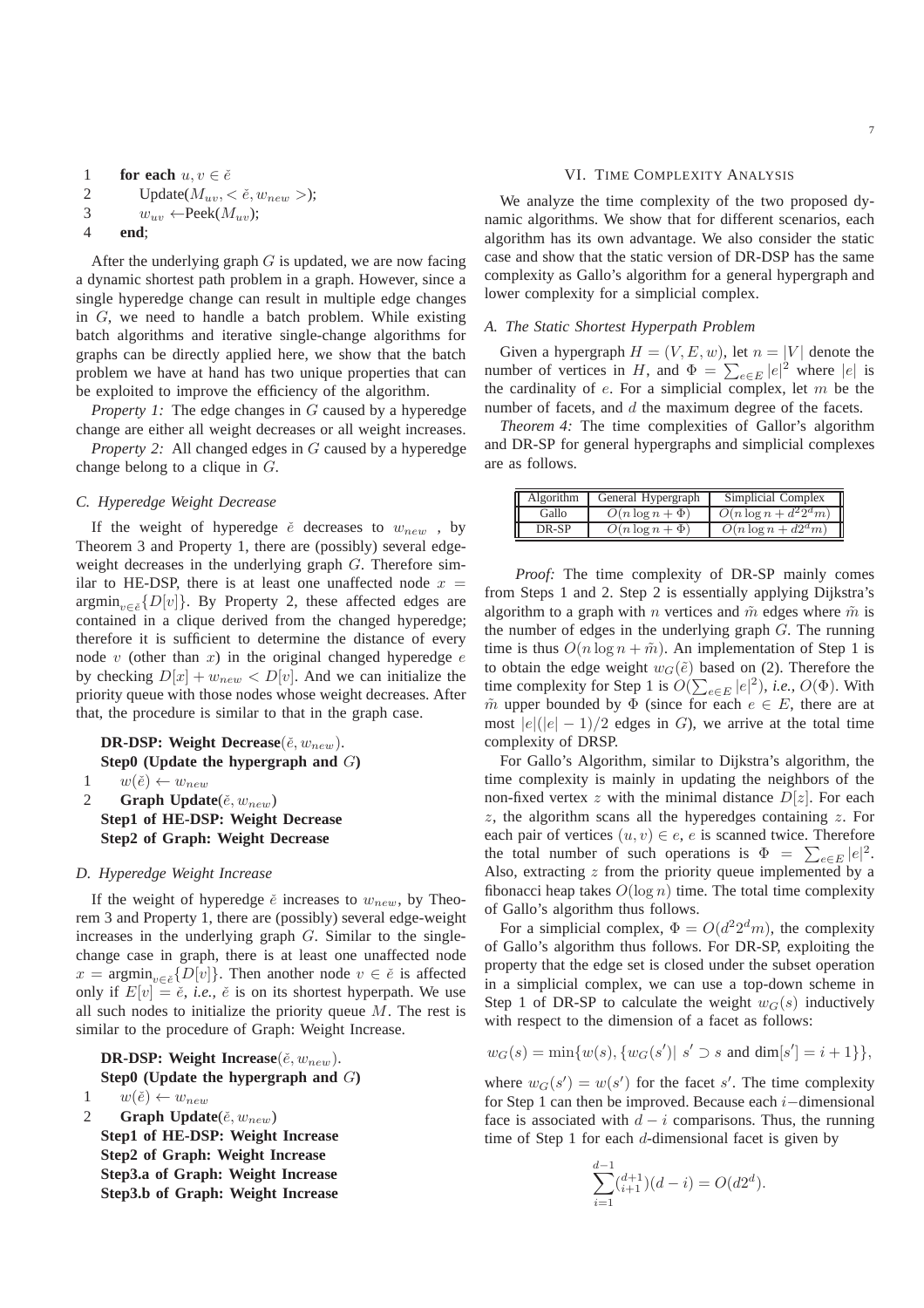Therefore the time complexity for Step 1 is  $O(d2<sup>d</sup>m)$ . The total time complexity thus follows.

## *B. The Dynamic Shortest Hyperpath Problem*

Given a hypergraph  $H = (V, E, w)$  and a change to hyperedge  $e$ , let  $|\delta|$  denote the number of affected vertices,  $\|\delta\|$  the number of affected hyperedges plus  $|\delta|, |\delta_{\Phi}|$  =  $\sum_{e \in E, e \text{ is affected}}^{\infty} |e|^2$ , and  $\|\tilde{\delta}\|$  the number of affected edges in the underlying graph plus  $|\delta|$ .

*Theorem 5:* The time complexities of HE-DSP and DR-DSP for the fully dynamic shortest path problem in a general hyperpath are as follows.

| Algorithm | Time Complexity                                                 |
|-----------|-----------------------------------------------------------------|
| HE-DSP    | $O( \delta  \log  \delta  +  \delta_{\Phi} )$                   |
| DR-DSP    | $O( \delta  \log  \delta  +   \tilde{\delta}   +  e ^2 \log m)$ |

*Proof:* For HE-DSP: Weight Decrease, the dominating part is Step 2. In Step 2, there are total  $|\delta|$  iterations. In each iteration, the algorithm first dequeues one node  $z$  from  $M$ which takes  $O(\log |\delta|)$  time. Then the algorithm updates all of  $z$ 's neighbors by scanning all the hyperedges containing  $z$ . Each affected hyperedge e can be scanned at most  $|e|(|e| 1) = O(|e|^2)$  times. Therefore the time spent on updates for all iterations is  $O(|\delta_{\Phi}|)$ . The total time complexity of HE-DSP: Weight Decrease is  $O(|\delta| \log |\delta| + |\delta_{\Phi}|)$ . For HE-DSP: Weight Increase, similar to the above analysis, the time complexity for the dominating part (Step 2, Step 3.a and Step 3.b) is  $O(|\delta| \log |\delta| + |\delta_{\Phi}|)$ . The total time complexity of HE-DSP: Weight Increase is  $O(|\delta| \log |\delta| + |\delta_{\Phi}|)$ . The result thus follows.

For DR-DSP: Weight Decrease, the total time spent on Graph Update procedure is  $O(|e|^2 \log m)$ . In Step 2, there are  $|\delta|$  iterations; in each iteration  $O(\log |\delta|)$  time is spent to dequeue  $z$  from  $M$ . Time spent on updating neighbors over all iterations is  $O(||\tilde{\delta}||)$ . Therefore the total time complexity is  $O(|\delta|\log|\delta|+\|\tilde{\delta}\|+\epsilon|^2\log m)$ . For DR-DSP: Weight Increase, Step 2, Step 3.a and Step 3.b take  $O(|\delta| \log |\delta| + ||\tilde{\delta}||)$  (similar to the analysis for graphs). The total time complexity thus follows.

From Theorem 5 we see that if  $\delta$  is small and |e| is large, HE-DSP performs better, since in DR-DSP, the update of the underlying graph has to be done regardless whether there are affected vertices. Thus in a sequence of hyperedge changes, if only a small fraction of them actually have affected nodes, then HE-DSP will outperform DR-DSP. On the other hind, if  $\delta$  is large, because usually  $|\delta_{\Phi}| \gg ||\delta||$ , then DR-DSP will outperform HE-DSP. Consider the extreme example where every valid hyperedge exists, all nodes are affected and the changed hyperedge contains n vertices. Then  $|\delta| = n$ ,  $|\delta_{\Phi}| = O(n^2 2^n)$ ,  $\|\tilde{\delta}\| = O(n^2)$ ,  $|e| = n$ ,  $m = O(2^n)$ . The time complexity of HE-DSP is  $O(n \log n + n^2 2^n) = O(n^2 2^n)$ while the time complexity of DR-DSP is  $O(n^3)$ . We see that the time complexity of DR-DSP can be much lower than that of HE-DSP.

## VII. SIMULATION RESULTS

We present simulation results on the running time of the proposed dynamic shortest hyperpath algorithms. We test the proposed algorithms on hypergraphs generated from a random geometric model as well as those generated by the Enron email data set. All simulation code is compiled and run on the same laptop equipped with a 3.0GHz i7-920XM Mobile Processor.

## *A. Random Geometric Hypergraph*

We first consider a random geometric hypergraph model in which *n* nodes are uniformly distributed in an  $a \times a$  square. All nodes within a circle with radius  $r$  form a hyperedge (circles are centered on a  $h \times h$  grid). The weight of each hyperedge is given by the average distance between all pairs of vertices of this hyperedge.

A sequence of changes are then generated and the proposed dynamic algorithms are employed to maintain all the shortest hyperpaths from the source s located at a corner of the  $a \times a$  square. Each change can be a hyperedge insertion (with probability  $p_I$ ), a hyperedge deletion (with probability  $p_D$ ), or a weight change (with probability  $1-p_I-p_D$ ) with new weight chosen uniformly in  $[w_{min}, w_{max}]$ . In the case of a hyperedge deletion or a weight change, the hyperedge to be deleted or to be assigned with a new weight is chosen according to the two models detailed below. Hyperedge insertions are only *realized* when there are hyperedges that have been deleted, and a randomly chosen one is inserted back. This ensures that all hyperedges satisfy the geometric property determined by  $r$  at all time. It also models the practical scenario where a broken link is repaired.

In selecting a hyperedge for deletion or weight change, we consider two different models: the random change model and the targeted change model. In the former, the hyperedge is randomly and uniformly chosen among all hyperedges. In the latter, it is randomly and uniformly chosen from the current shortest hyperpaths. This models the scenarios where hyperedges in the shortest hyperpaths are more prone to changes due to attacks, frequent use, or higher priority in maintenance and upgrade.

In Fig. 3, we show the simulation results on the running time of the two proposed algorithms under a sequence of  $10<sup>4</sup>$  changes. We see that HE-DSP has lower complexity in networks with random topological and weight changes (Fig. 3- Left), whereas DR-DSP should be preferred in networks with targeted changes (Fig. 3-Right). This partition of the application space can be explained from the structures of these two algorithms. Under the random change model, a large fraction of changes do not result in changes in the current shortest hyperpaths. Such changes lead to little computation in maintaining the shortest hyperpaths for both algorithms, but requires about the same amount of computation in the Graph-Update step of DR-DSP for maintaining the underlying graph. On the other hand, under the targeted change model, all hyperedge deletions and weight changes affect the shortest hyperpaths. Updating the shortest hyperpaths can be done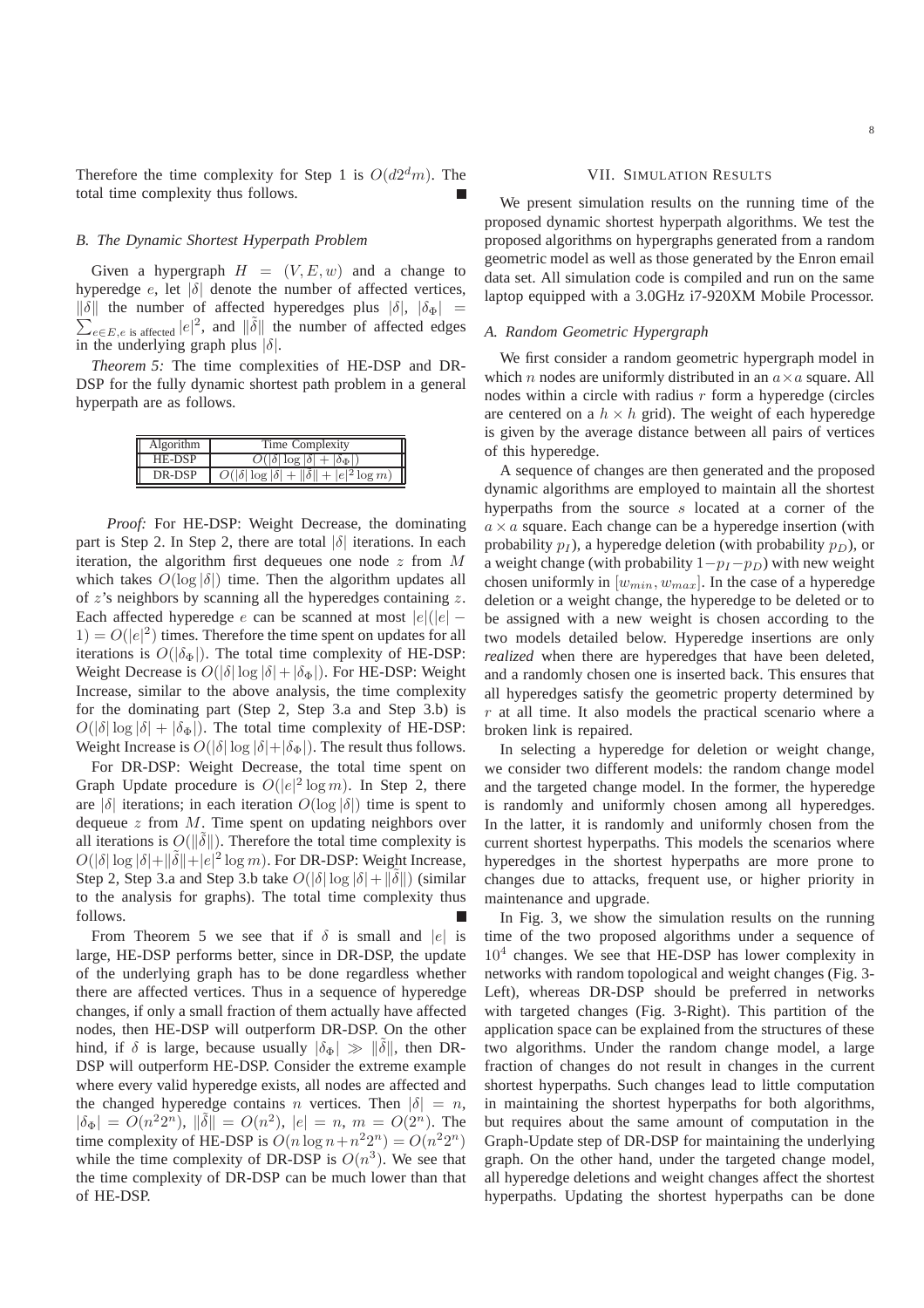more efficiently in DR-DSP since it works on the underlying graph with a much smaller number of edges.



Fig. 3. The average running time. Left: the random change model; Right: the targeted change model ( $n = 1000$ ,  $a = 1000$ ,  $r = \sqrt{1000}$ ,  $h = 1$ ,  $p_1 = \frac{1}{4}$ ,  $p_D = \frac{1}{4}$ ,  $w_{\text{min}} = 10$ ,  $w_{\text{max}} = 20$ , the average is taken over 50 random hypergraphs).

## *B. Enron Email Data Set*

In this example, we consider the application of the shortest hyperpath algorithms in finding the most important actor in a social network. We consider the Enron email data set and use the same hypergraph generation model as in [20]. Specifically, each person is a vertex of the hypergraph, and the sender and recipients of every email form a hyperedge. Our objective is to identify the most important person measured by the closeness centrality index (*i.e.,* the total weight of the shortest hyperpaths from this person to all the other persons). The first step is to assign weight to each hyperedge that reflects "distance". While there is no universally accepted way of measuring distance in a social network observed through email exchanges, certain general rules apply. First, a direct email exchange between two persons indicates a stronger tie than an email sent to a large group. Thus, the weight of an hyperedge should be an increasing function of the cardinality of this hyperedge. Second, more frequent email exchange among a given group of people shows stronger ties. Thus, the weight of an hyperedge should be decreasing with the number of times that this hyperedge appears in the email data set. Considering these two general rules, we adopt the following weight function:

$$
w(e) = (\sqrt{|e|})^{\alpha^{(l-1)}} \tag{3}
$$

where |e| is the cardinality of the hyperedge  $e$ ,  $\alpha$  is the parameter measuring how fast the weight decreases with the number *l* of times that this hyperedge appears in the data set.

We can then apply DR-SP on the resulting (static) hypergraph to find the shortest hyperpaths rooted at each vertex and compute this vertex's closeness centrality index. With the weight function given in (3) using  $\alpha = 0.6$ , the identified most important actor is the CEO of Enron. The average distance (along the shortest hyperpath) from the CEO to the other persons at various positions is shown in Fig. 4. We observe that in general, the higher the position, the shorter the distance. These results demonstrate that the adopted hypergraph model and weight function capture the essence of the problem.

Next, we construct a dynamic hypergraph sequence based on the Enron data set. At the beginning, the hypergraph



Fig. 4. The average distance from the CEO to others at different positions.

contains only individual vertices. We then consider each email chronologically. Each email either adds a new hyperedge or decrease the weight of an existing hyperedge (due to the increased number of appearances of this hyperedge). The two proposed algorithms are employed to maintain the shortest hyperpaths rooted at the CEO after each change. The running time is given in Fig. 5, which shows the lower complexity of DR-DSP. The reason is that a large fraction of hyperedge changes result in changes in the shortest hyperpaths.



Fig. 5. The average running time for the Enron data set ( $\alpha = 0.6$ , the average is taken over 50 monte carlo runs).

## VIII. CONCLUSION

We have presented, to our best knowledge, the first study of the fully dynamic shortest path problem in a general hypergraph. We have developed two dynamic algorithms for finding and maintaining the shortest hyperpaths. These two algorithms complement each other with each one preferred in different types of hypergraphs and network dynamics, as illustrated in the time complexity analysis and simulation experiments. We have discussed and studied via experiments over a real data set the potential applications of the dynamic shortest hyperpath problem in social and communication networks.

#### APPENDIX A: PROOF OF THEOREM 1

The proof is based on the following three lemmas.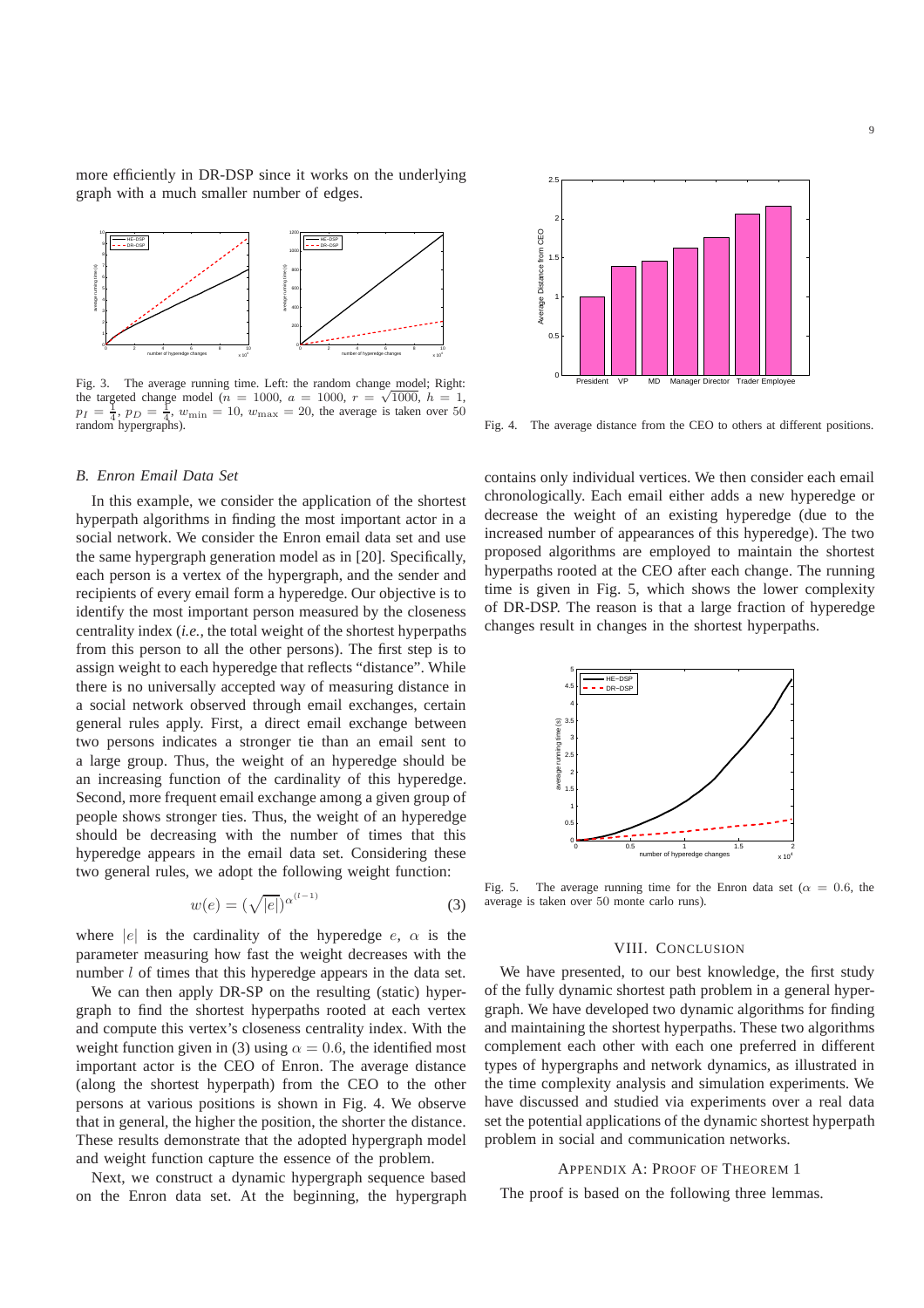*Lemma 2:* Let  $x = \operatorname{argmin}_{v \in \tilde{e}} \{d[v]\}$ , then  $d[x] = d'[x]$  and  $d'[x] = \min_{v \in \check{e}} \{d'[v]\}.$ 

*Proof:* Proof by contradiction. Assume that  $d'[x] < d[x]$ , then  $x$  has to use  $\check{e}$  on its new shortest hyperpath. Since we consider only simple hyperpaths and  $x \in \check{e}$ , we have  $E[x] = \check{e}$ . Therefore its parent  $y = P[v]$  cannot use  $\check{e}$  on its shortest hyperpath, which implies that the shortest distance to  $y$  does not change:  $d[y] = d'[y]$ . Given that y is the parent of x on its new shortest hyperpath, we have  $d[y] = d'[y] \leq d'[x] < d[x]$ which contradicts to the definition of  $x$ .

For the second statement, assume there exists  $z \in \check{e}$  such that  $d'[z] < d'[x]$ . Based on the definition of x and the hypothetical assumption,  $d[z] \ge d[x] = d'[x] > d'[z]$ . It thus follows that z's shortest hyperpath changes and  $E[z] = \check{e}$  in the new shortest hyperpath. Follow the same line of arguments by considering the parent of  $z$ , we arrive at the same contradiction in terms of the definition of  $x$ .

*Lemma 3:* For any vertex  $v, v$  is enqueued into  $Q$  if and only if  $d'[v] < d[v]$ .

*Proof:* Consider first that  $v$  is enqueued into  $Q$ . From the algorithm, this can only happen if there exists a neighbor  $z$ and a hyperedge  $e \ni v, z$  such that  $D[z] + w(e) < D[v]$ . We thus have  $d[v] \ge D[v] > D[z] + w(e) \ge d'[v]$  (note that at any time,  $d[v] \ge D[v] \ge d'[v]$ , which can be easily seen from the procedure of the algorithm).

We now prove the converse. Assume that  $d'[v] < d[v]$ . Let  $p = \{e_1, e_2, \ldots, e_i, \check{e}, e_{i+1}, \ldots, e_l\}$  be v's new shortest hyperpath. There exists  $u_{i+1} \in \check{e} \cap e_{i+1}$  such that  $d'[u_{i+1}] <$  $d[u_{i+1}]$ . In Step 1 of the algorithm,  $u_{i+1}$  is enqueued. Similarly, there exists  $u_{i+2} \in e_{i+1} \cap e_{i+2}$  with  $d'[u_{i+2}] < d[u_{i+2}]$ . Then  $u_{i+2}$  will be enqueued in Step 2 of the algorithm when  $u_{i+1}$  is dequeued if it has not been enqueued before that. Repeating this line of argument, we conclude that there exits  $u_l \in e_{l-1} \cap e_l$  with  $d'[u_l] < d[u_l]$  and  $u_l$  is enqueued into Q. Then  $v$  will be enqueued when  $u_l$  is dequeued if it is not enqueued already.

*Lemma 4:* For each v dequeued from  $Q$ ,  $D[v] = d'[v]$ .

*Proof:* We first show that if  $u$  is dequeued before  $v$ , then  $D[u] \le D[v]$  at the instants when they are dequeued. We prove this by induction. The initial condition holds trivially. Then assume it is true for the first l dequeued vertices  $z_1, \ldots, z_l$ . Consider the  $(l + 1)$ th dequeued vertex  $z_{l+1}$ . At the instant when  $z_l$  is dequeued, if  $D[z_{l+1}]$  is updated based on  $D[z_l]$ in Step 2, then  $D[z_l] < D[z_{l+1}]$  even after the update. If, on the other hand,  $D[z_{l+1}]$  is not updated at this instant, then  $D[z_l] \le D[z_{l+1}]$  given that the dequeued vertex has the smallest distance.

Next, we prove the lemma by induction. From Step 1 of the algorithm, all the affected vertices  $v$  in  $\check{e}$  will be dequeued first with  $E[v] = \check{e}$ ,  $P[v] = x$ , and  $D[v] = d'[x] + w(\check{e})$ . Based on Lemma 2,  $D[v] \le d'[u] + w(\check{e})$  for any  $u \in \check{e}$ . It thus follows that the hyperpath to v through x and  $\check{e}$  is the shortest one with  $D[v] = d'[v]$ .

Assume for  $z_1, \ldots, z_l$ ,  $D[z_i] = d'[z_i]$  are satisfied for all  $i = 1, \ldots, l$ . Consider the  $(l + 1)$ th dequeued vertex  $z_{l+1} \notin \check{e}$ . Let  $u = P[z_{l+1}]$  be its parent in the new shortest hyperpath.

Then based on the fact that distances of the dequeued vertices are monotonically increasing with the order of the dequeueing as shown at the beginning of the proof,  $u$  cannot be any vertex dequeued after  $z_{l+1}$ . Since  $z_{l+1} \notin \check{e}$ , it is also clear that u cannot be an unaffected vertex(otherwise,  $z_{l+1}$  will be unaffected, which contradicts Lemma 3). We thus have  $u \in \{z_1, \ldots, z_l\}$ . Let  $u = z_i$ . Then when  $z_i$  is dequeued,  $D[z_{l+1}]$  will be updated to the shortest distance  $d'[z_{l+1}]$  due to the induction hypothesis of  $D[z_i] = d'[z_i]$ . This completes the proof.

Based on Lemma 3 and 4, the shortest distances of all affected vertices will be updated correctly. Based on Lemma 3, all unaffected vertices will not be enqueued, and their distances remain the same. It is not difficulty to see from the algorithm that  $P[v]$  and  $E[v]$  are also correctly maintained for all v.

## APPENDIX B: PROOF OF THEOREM 2

We first show the correctness of the coloring process as given in the following lemma.

*Lemma 5:* The coloring process correctly colors all the affected vertices.

*Proof:* We first state the following simple facts without proof: given a relationship tree, after the hyperedge weight increase,  $(1)$  if v is pink or white, then all its descendent in this relationship tree are white; (2) if a  $v$  is red, then all its children in the relationship tree are either pink or red; (3) if a v is affected, either  $v \in \check{e}$  or  $P[v]$  is red. These facts can be directly obtained from the definition of the color. It is also easy to see that vertices are dequeued from  $M$  in a nondecreasing order of their current distance  $D[\cdot]$ . This is because each time a vertex  $z$  is dequeued from  $M$ , the possible new vertices to be enqueued into  $M$  are  $z$ 's children with distances no smaller than  $D[z]$ .

Then, the proof of the lemma has two parts: first we prove that all affected vertices are enqueued into  $M$ ; then we prove by induction that only affected vertices are enqueued into M and their colors are correctly identified.

We prove the first part by contradiction. Assume that there exists an affected vertex  $v$  that is not enqueued into  $M$ . It is easy to see that  $v \notin \check{e}$  because all the affected vertices in  $\check{e}$ are enqueued in Step 1. Based on the third fact stated above,  $P[v]$  is red. Based on the hypothesis,  $P[v]$  is not enqueued (otherwise,  $v$  will be enqueued in Step 2). Continue this line of arguments, we eventually reach the root of the relationship tree and arrive at the contradiction that the source s is red.

We prove the second part by induction. It is easy to see that all the vertices initially enqueued into  $M$  are affected vertices. It remains to show that the first vertex  $z_1$  dequeued from M is colored (pink or red) correctly. To show that, we need to establish that the algorithm correctly determines whether there is an alternative shortest hyperpath to  $z_1$  with the same distance, *i.e.*,  $d[z_1] = d'[z_1]$ . The key here is to show that checking the currently non-red neighbors (which may become red in the future) of  $z_1$  will not lead to a false alternative path. This follows from the fact that  $z_1$  has the smallest distance  $D[\cdot]$